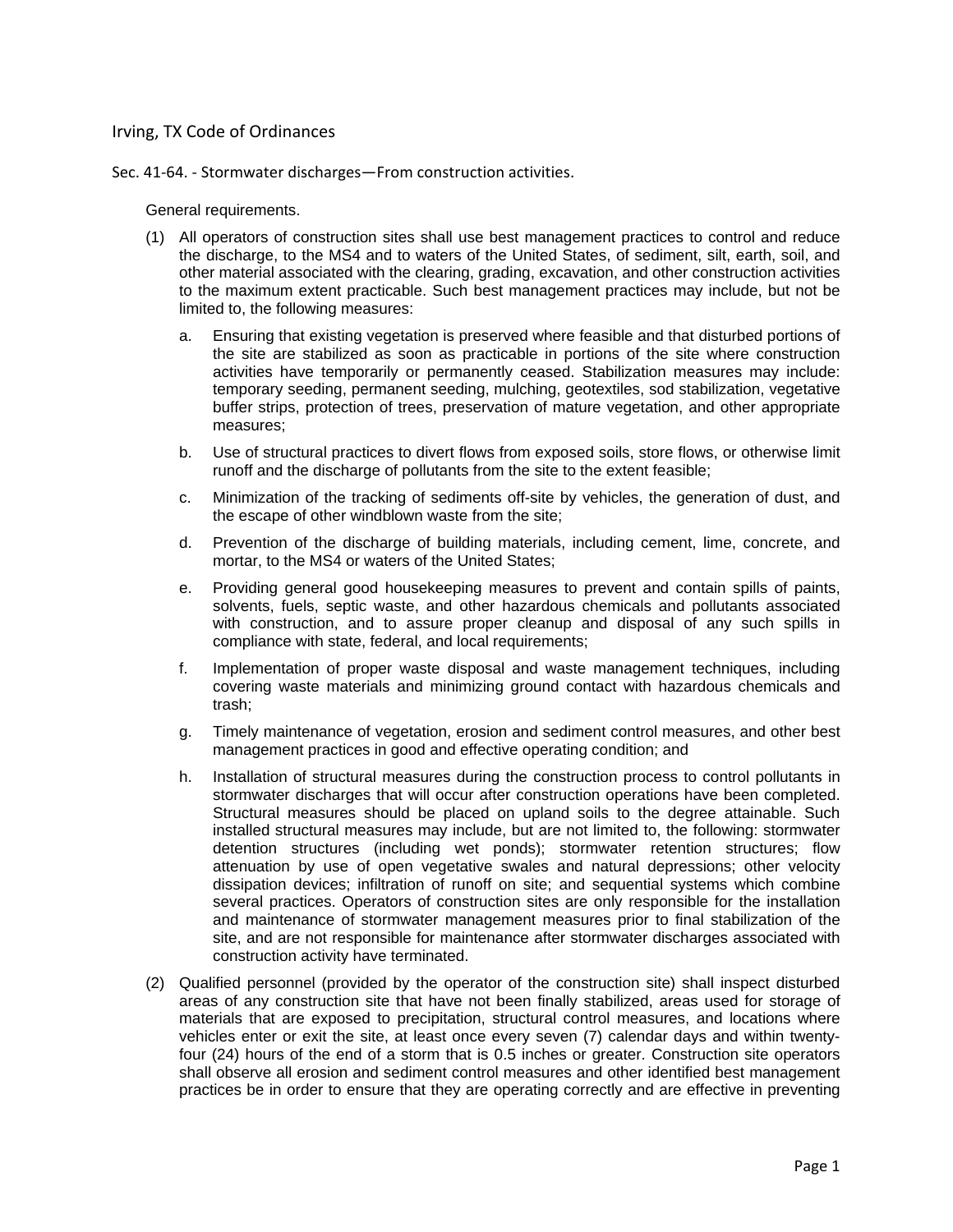significant impacts to receiving waters and the MS4. Based on the results of the inspection, best management practices shall be revised as appropriate, and as soon as is practicable.

- (3) The director may require any plans and specifications that are prepared for the construction of site improvements to illustrate and describe the best management practices required by section 4168(a)(1) above that will be implemented at the construction site. The city may deny approval of any building permit, grading permit, subdivision plat, site development plan, or any other city approval necessary to commence or continue construction, or to assume occupancy, on the grounds that the management practices described in the plans or observed upon a site inspection by the director are determined not to control and reduce the discharge of sediment, silt, earth, soil, and other materials associated with clearing, grading, excavation, and other construction activities to the maximum extent practicable.
- (4) Any owner of a site of construction activity, whether or not he/she is an operator, is jointly and severally responsible for compliance with the requirements in this section.
- (5) Any contractor or subcontractor on a site of construction activity, who is not an owner or operator, but who is responsible under his/her contract or subcontract for implementing a best management practices control measure, is jointly and severally responsible for any willful or negligent failure on his/her part to adequately implement that control measure if the failure causes or contributes to causing the city to violate a water quality standard, the city's NPDES permit, or any state-issued discharge permit for discharges from its MS4.
- (6) Five-acre disturbances. All operators of sites of construction activity, including clearing, grading, and excavation activities, that result in the disturbance of five (5) or more acres of total land area, or that are part of a common plan of development or sale within which five (5) or more acres of total land area are disturbed, or who are required to obtain an NPDES permit for stormwater discharges associated with construction activity, or that the director determines to be harmful quantities, shall comply with the following requirements:
- (7) Any operator who intends to obtain coverage for stormwater discharges from a construction site under the NPDES general permit for stormwater discharges from construction sites ("the construction general permit") shall submit a signed copy of its notice of intent (NOI) to the director at least two (2) days prior to the commencement of construction activities. If the construction activity is already underway upon the effective date of this article, the NOI shall be submitted within thirty (30) days. For stormwater discharges from construction sites where the operator changes, an NOI shall be submitted at least two (2) days prior to when the operator commences work at the site.
- (8) A stormwater pollution prevention plan (SWPPP) shall be prepared and implemented in compliance with the requirements of the construction general permit or any individual or group NPDES permit issued for stormwater discharges from the construction site, and with any additional requirement imposed by or under this article.
- (9) The SWPPP shall be prepared, signed and sealed by a registered professional engineer.
- (10) The SWPPP shall be completed prior to the submittal of the NOI to the director and, for new construction, prior to the commencement of construction activities. The SWPPP shall be updated and modified as appropriate and as required by the construction general permit and this article.
- (11) The applicant shall submitted a copy of any required NOI to the city in conjunction with any application for a building permit, grading permit, site development plan approval, and any other city approval necessary to commence or continue construction at the site.
- (12) The director may require any operator who is required to prepare a SWPPP to submit the SWPPP, and any modifications to it, to the director for review. Such submittal and review of the SWPPP may be required by the director prior to commencement of or during construction activities at the site.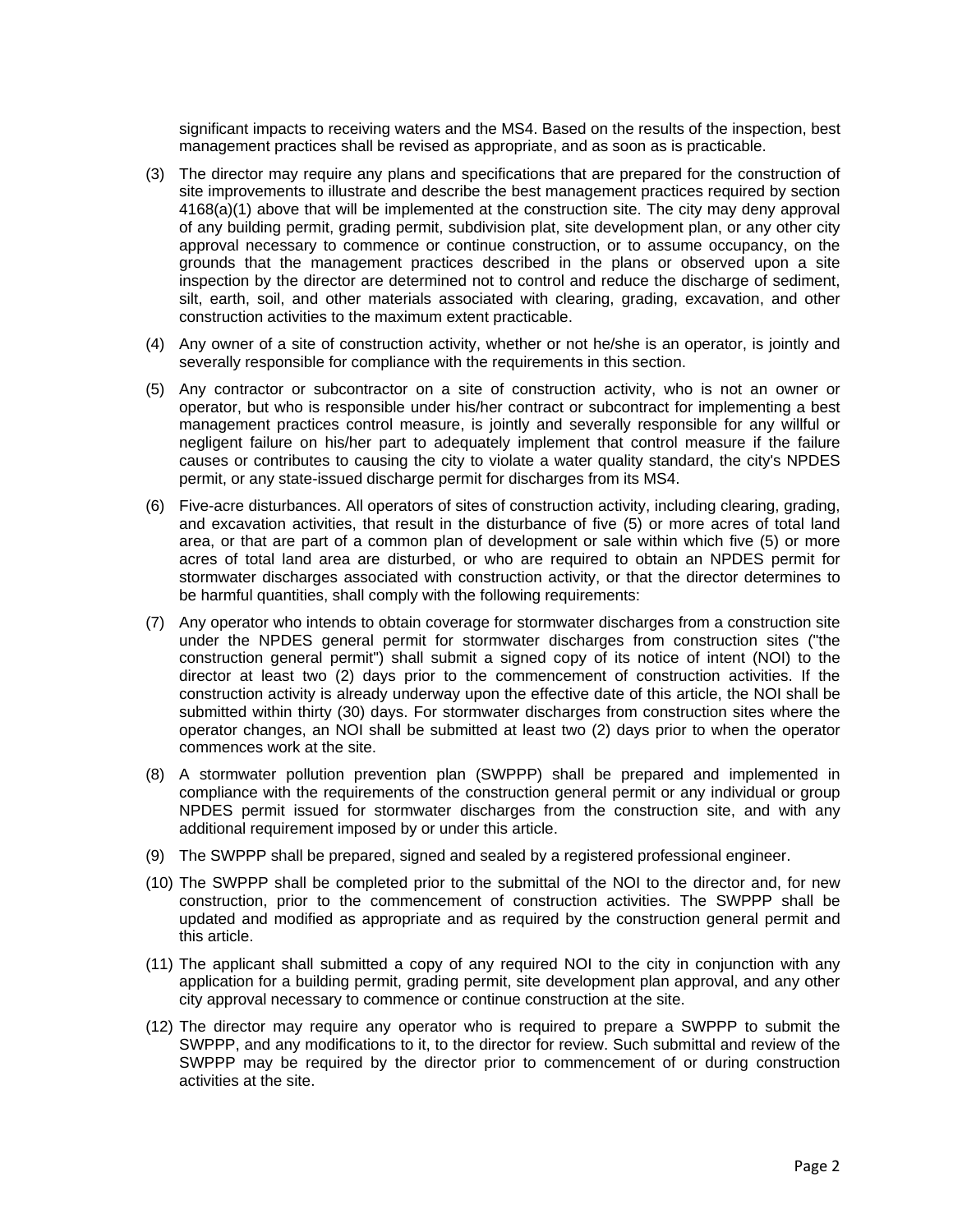- (13) Upon the director review of the SWPPP and any site inspection that he/she may conduct, the city may deny approval of any building permit, grading permit, subdivision plat, site development plan, or any other city approval necessary to commence or continue construction, or to assume occupancy, on the grounds that the SWPPP does not comply with the requirements of the construction general permit, any individual or group NPDES permit issued for stormwater discharge from the construction site, or any additional requirement imposed by or under this article.
- (14) Any significant modification to the SWPPP shall be prepared, signed, and sealed by a registered professional engineer as required for the original SWPPP.
- (15) All contractors and subcontractors identified in an SWPPP shall sign a copy of the following certification statement before conducting any professional service identified in the SWPPP:

"I certify under penalty of law that I understand the terms and conditions of the National Pollutant Discharge Elimination System (NPDES) permit that authorizes the stormwater discharges associated with industrial activity from the construction site identified as part of this certification, with the Stormwater Article X, Chapter 41 of the Code of Civil and Criminal Ordinances of the City of Irving, and with those provisions of the Stormwater Pollution Prevention Plan (SWPPP) for the construction site for which I am responsible."

The certification must include the name and title of the person providing the signature; the name, address, and telephone number of the contracting firm; the address (or other identifying description) of the site; and the date the certification is made.

- (16) The SWPPP, with the registered professional engineers signature and seal affixed, and the certifications of contractors and subcontractors, and with any modifications attached, shall be retained at the construction site from the date of commencement of construction through the date of final stabilization.
- (17) The operator shall make the SWPPP and any modification to it available to the director upon request.
- (18) The director may notify the operator at any time that the SWPPP does not meet the requirements of the construction general permit, any applicable individual or group NPDES permit issued for stormwater discharges from the construction site, or any additional requirement imposed by or under this article. Such notification shall identify those provisions of the permit or this article which are not being met by the SWPPP, and identify which provisions of the SWPPP require modifications in order to meet such requirements. Within seven (7) days of notification from the director (or as otherwise provided by the director), the operator shall make the required changes to the SWPPP and shall submit to the director a written certification that the requested changes have been made.
- (19) The operator shall amend the SWPPP whenever there is a change in design, construction, operation, or maintenance which has a significant effect on the potential for the discharge of pollutants to the MS4 or to the waters of the United States, and which has not otherwise been addressed in the SWPPP, or if the SWPPP proves to be ineffective in eliminating or significantly minimizing pollutants, or in otherwise achieving the general objective of controlling pollutants in stormwater discharges associated with construction activity. In addition the operator shall amend the SWPPP to identify any new contractor and/or subcontractor that will implement a measure in the SWPPP.
- (20) Qualified personnel (provided by the operator of the construction site) shall inspect disturbed areas of the construction site that have not been finally stabilized, areas used for storage of materials that are exposed to precipitation, structural control measures, and locations where vehicles enter or exit the site, at least once every seven (7) calendar days and within twentyfour (24) hours of the end of a storm that drops precipitation 0.5 inches or greater at the site. Disturbed areas and areas used for storage of materials that are exposed to precipitation shall be inspected for evidence of, or the potential for, pollutants entering the drainage system.